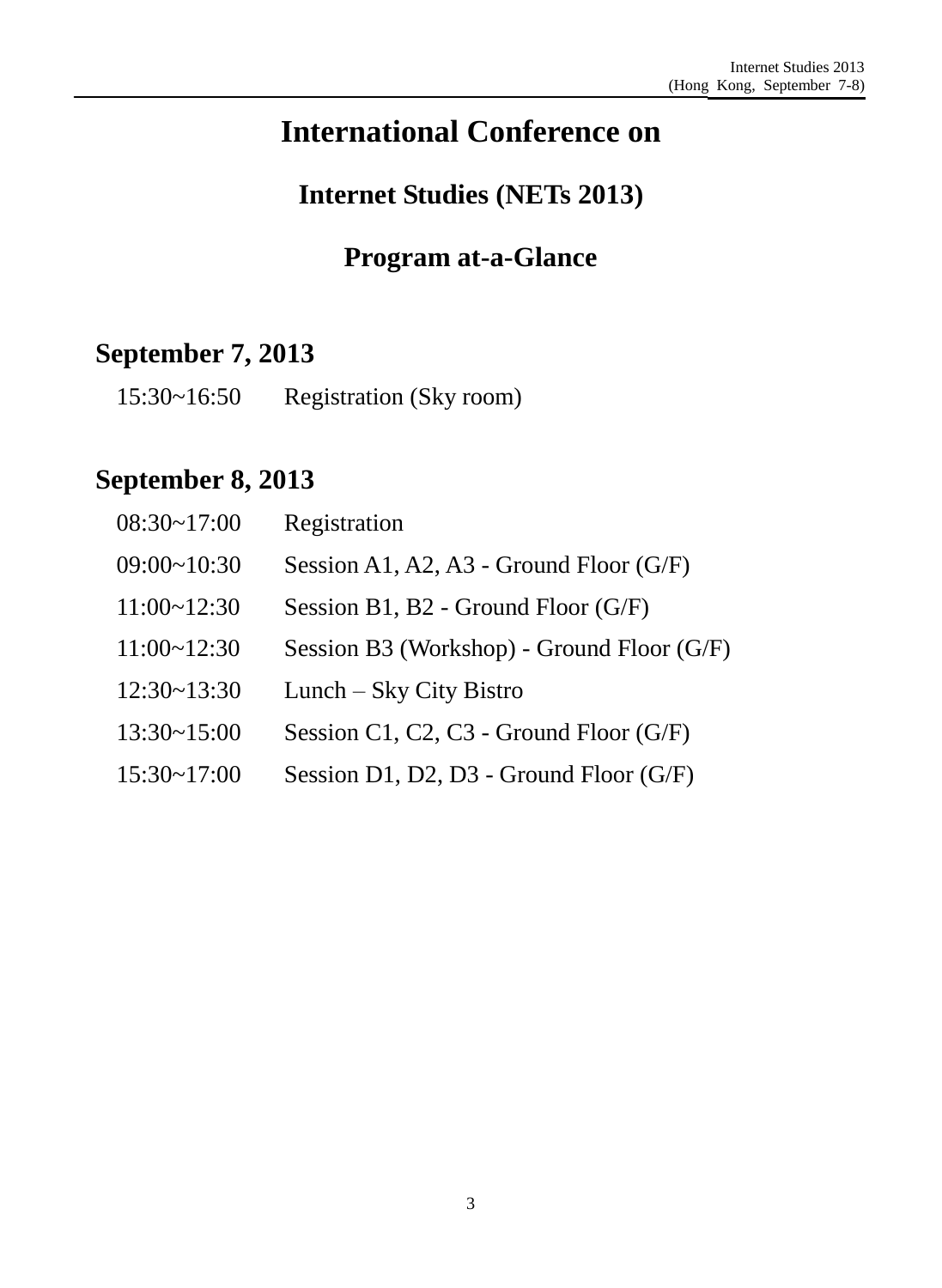## **Session[A1] Cyber Society 09:00~10:30 Meeting Room 1 (G/F)**

## **Session Chair: Soyoung Kim Seoul National University of Science and Technology**

|                                                                       | College students' satisfaction toward web2.0 learning environment depending on    |
|-----------------------------------------------------------------------|-----------------------------------------------------------------------------------|
| epistemological beliefs                                               |                                                                                   |
| Soyoung Kim                                                           | Seoul National University of Science and Technology                               |
|                                                                       | Design, develop and evaluate a mobile serious game                                |
| Jiunn-Woei Lian                                                       | National Taichung University of Science and Technology                            |
| Ho-Li Hsu                                                             | National Taichung University of Science and Technology                            |
| Yu-Wen Chou                                                           | National Taichung University of Science and Technology                            |
|                                                                       | A study of developing a web-based high-scope emerging technology course for green |
| energy                                                                |                                                                                   |
|                                                                       | National Kaohsiung Normal University                                              |
| Lung-Hsing Kuo<br>Raie-Kuan Chang<br><b>Shang Ming Su</b><br>Tung Wei | National Kaohsiung Normal University                                              |
|                                                                       | National Kaohsiung Normal University                                              |
|                                                                       | Chiayi University Department of Marketing and Logistics/                          |
|                                                                       | Transportation                                                                    |
|                                                                       |                                                                                   |
|                                                                       |                                                                                   |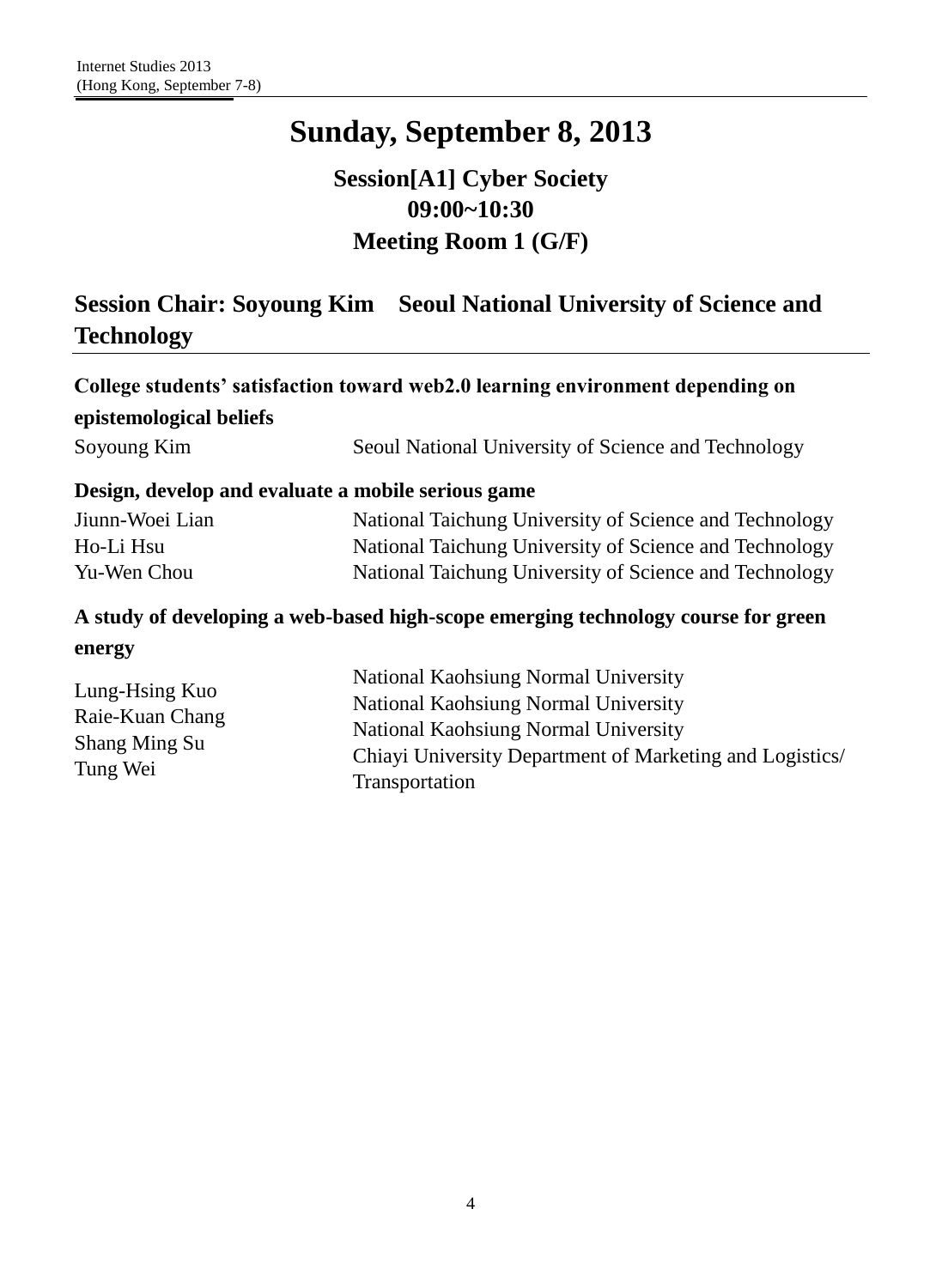## **Session[A2] Cyber Society 09:00~10:30 Meeting Room 2 (G/F)**

## **Session Chair: Geoff Skinner The University of Newcastle**

|                                      | Understanding the factors affecting self-disclosure on Facebook: from a perspective of    |
|--------------------------------------|-------------------------------------------------------------------------------------------|
| the feature of social network sites  |                                                                                           |
| Hsiu-Chia Ko                         | Chaoyang University of Technology                                                         |
| Min-Tung Liu                         | Chaoyang University of Technology                                                         |
|                                      | Active video games $(AVG)$ for promoting e-health initiatives – integration of            |
|                                      | contemporary information and communication technologies (ICT)                             |
| Geoff Skinner                        | The University of Newcastle                                                               |
| Reem Altamimi                        | The University of Newcastle                                                               |
|                                      | Possibilities and pitfalls of e-health communication: A theoretical view                  |
| Linda Lin-Lin Li                     | Yuan Ze University                                                                        |
| Joyce Yi-Hui Lee                     | Yuan Ze University                                                                        |
|                                      | The factors affecting adoption intention of social network service : focusing on the baby |
| boomers and matures                  |                                                                                           |
| Hyun-JooJung                         | Korea Advanced Institute of Science and Technology                                        |
| Eue-Hun Lee                          | Korea Advanced Institute of Science and Technology                                        |
|                                      | Social media addiction among adolescents in urban China: Leisure boredom,                 |
| narcissism, and academic performance |                                                                                           |

Hanyun Huang Xiamen University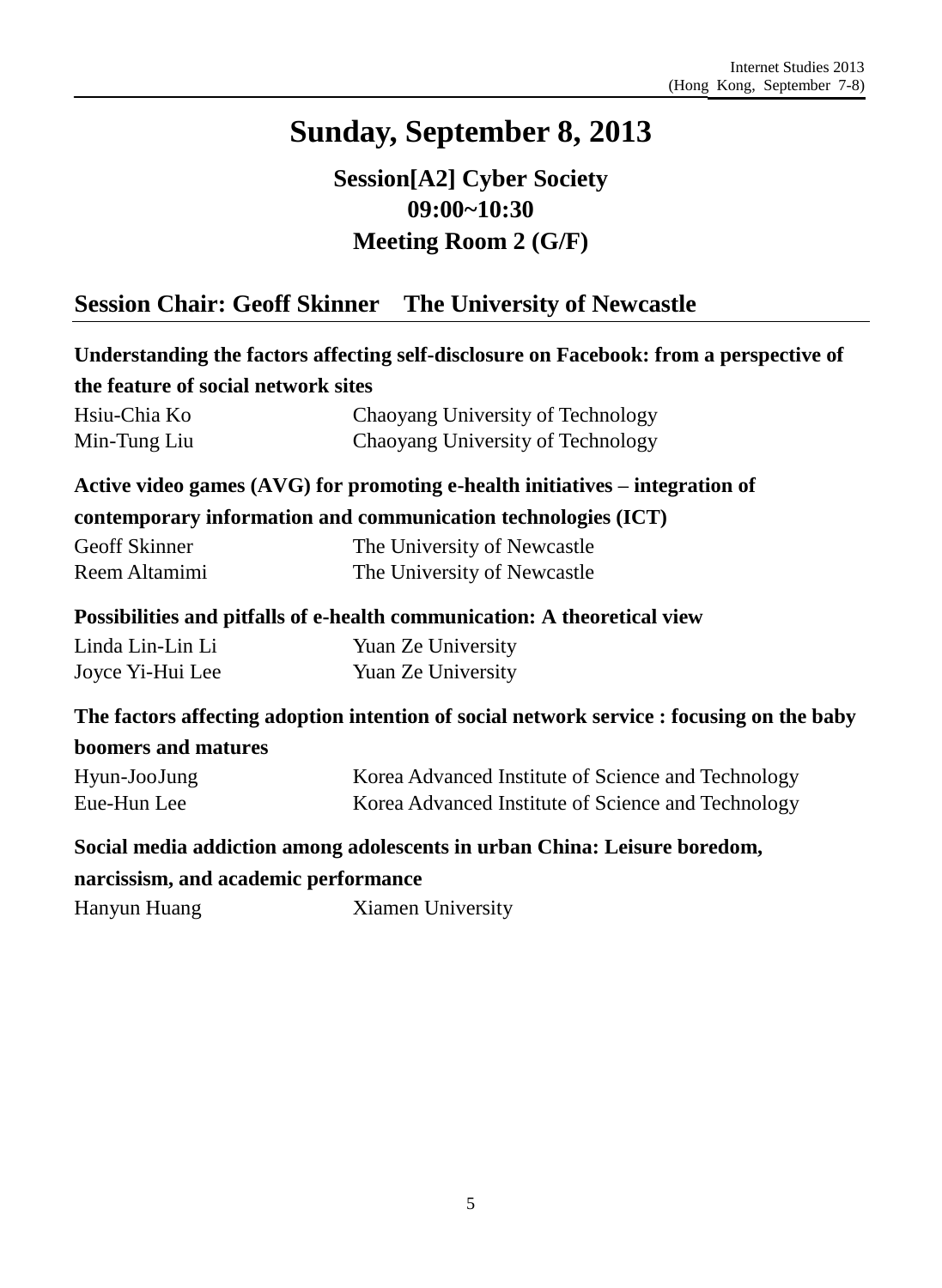## **Session[A3] Electronic Commerce 09:00~10:30 Meeting Room 3 (G/F)**

## **Session Chair: Jeppe Nicolaisen Royal School of Library and Information Science**

| Assessment of Hospital Website Quality in Public Hospitals of China     |                                                 |  |
|-------------------------------------------------------------------------|-------------------------------------------------|--|
| Xiang De Song                                                           | Fu Dan University                               |  |
| Tian Yi Du                                                              | Fu Dan University                               |  |
| Ping Zhou                                                               | Fu Dan University                               |  |
| Da Wei Shen                                                             | Fu Dan University                               |  |
| Di Xue                                                                  | Fu Dan University                               |  |
| The intellectual core of information security research                  |                                                 |  |
| Wen-Lung Shiau                                                          | Ming Chuan University                           |  |
| Jun-HongChen                                                            | Ming Chuan University                           |  |
| Climbing mount dependable: How to detect misinformation on the internet |                                                 |  |
| Jeppe Nicolaisen                                                        | Royal School of Library and Information Science |  |
| Traces of US influences over Taiwan's internet censorship attempts      |                                                 |  |

Chao-Kuei Hung Chaoyang University of Technology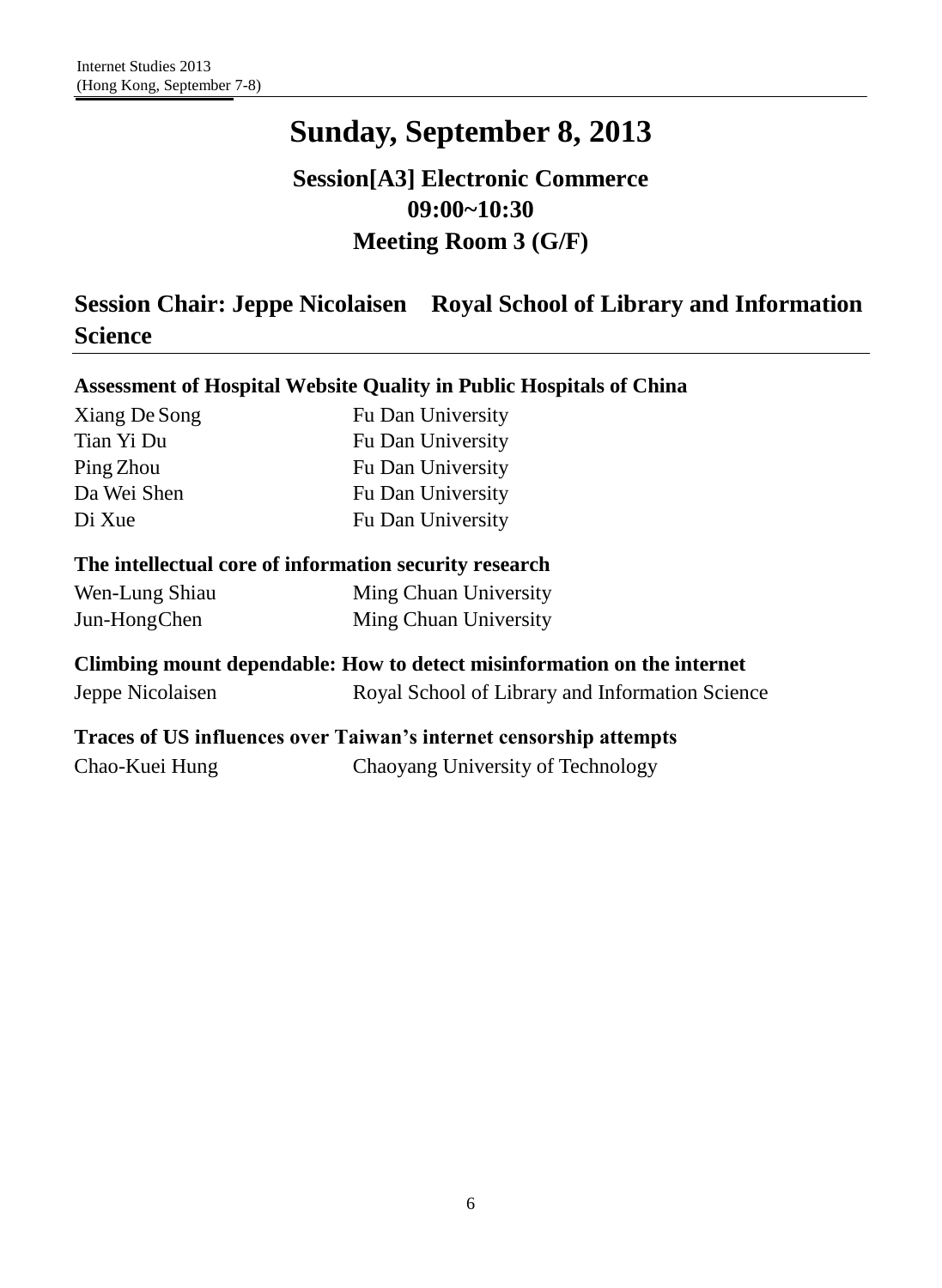## **Session[B1] Information Technology 11:00~12:30 Meeting Room 1 (G/F)**

## **Session Chair: Chang-Yang Lin Eastern Kentucky University**

### **Modeling medical predictive relations using fuzzy cognitive maps**

Hung-Liang Chen Hui-Chi Chuang Sheng-Tun Li

National Cheng Kung University National Cheng Kung University National Cheng Kung University

#### **Content automata: challenges and strategies**

Chang-Yang Lin Eastern Kentucky University

### **A hybrid approach to sentiment analysis**

| Tse-Jui Lin     | National Cheng Kung University |
|-----------------|--------------------------------|
| Yu-Chon Liang   | National Cheng Kung University |
| Chih-Chuan Chen | National Cheng Kung University |
| Sheng-Tun Li    | National Cheng Kung University |

### **A survey study of critical success factors in information system project management**

| Sui Lun Lam      | <b>London South Bank University</b>   |
|------------------|---------------------------------------|
| Ronnie Cheung    | University of South Australia         |
| Simon Wong       | Hong Kong Polytechnic University      |
| Elsie S. K. Chan | <b>Australian Catholic University</b> |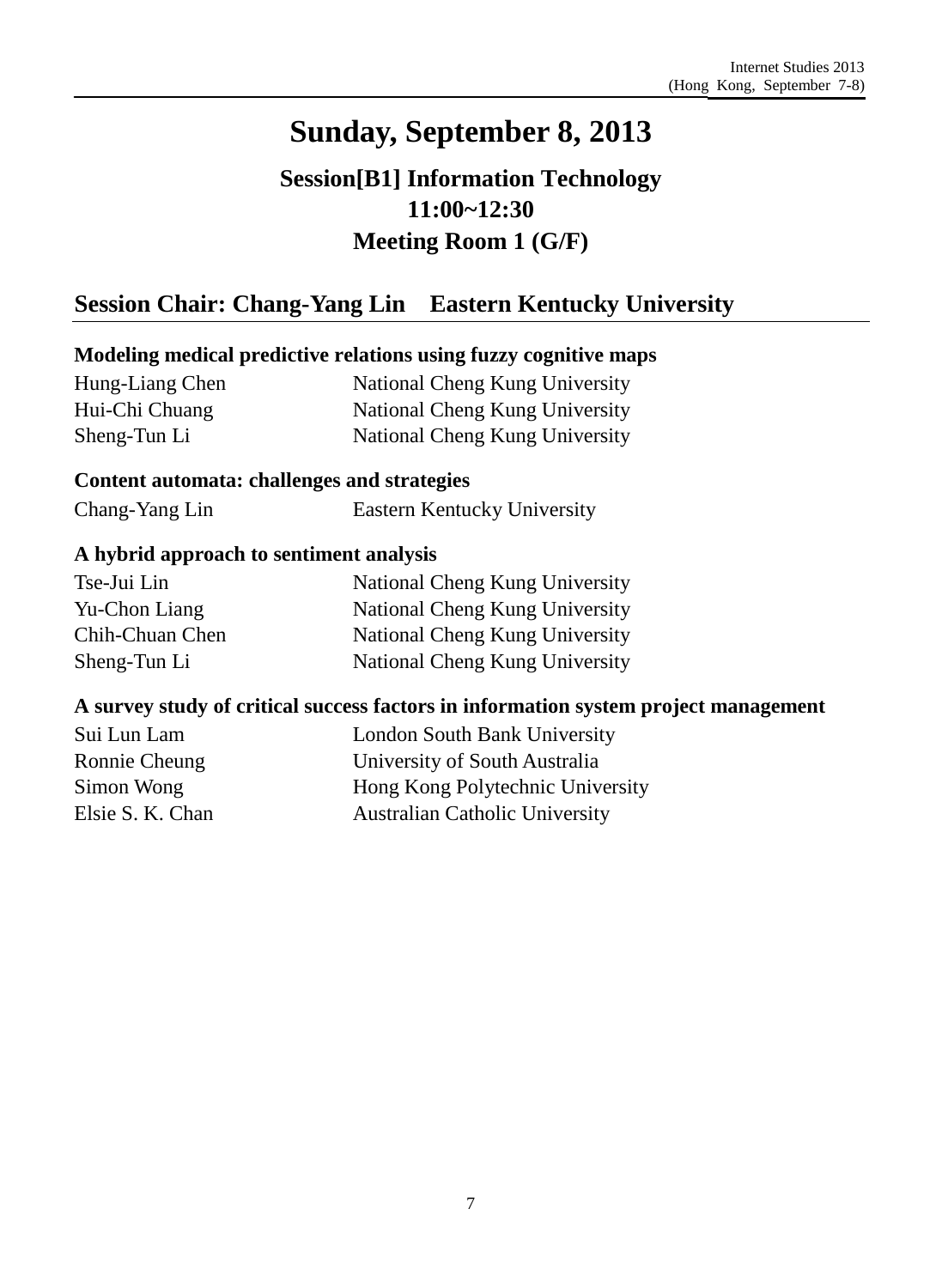## **Session[B2] Electronic Commerce 11:00~12:30 Meeting Room 2 (G/F)**

## **Session Chair: Yu-Wei Hsu University of Auckland**

|                                           | Facebook advertisements for survey participant recruitment: Considerations from a    |
|-------------------------------------------|--------------------------------------------------------------------------------------|
| multi-national study                      |                                                                                      |
| <b>Robert Thomson</b>                     | Hokkaido University                                                                  |
| Naoya Ito                                 | Hokkaido University                                                                  |
|                                           | Development trends and strategy planning in big data industry                        |
| Wei Hsiu Weng                             | National Chengchi University                                                         |
| Woo-Tsong Lin                             | National Chengchi University                                                         |
|                                           | An proposed investigation to the influence of e-service quality in online repurchase |
| behaviours: A mixed method research study |                                                                                      |
| Yu-Wei Hsu                                | University of Auckland                                                               |
| <b>Lesley Gardner</b>                     | University of Auckland                                                               |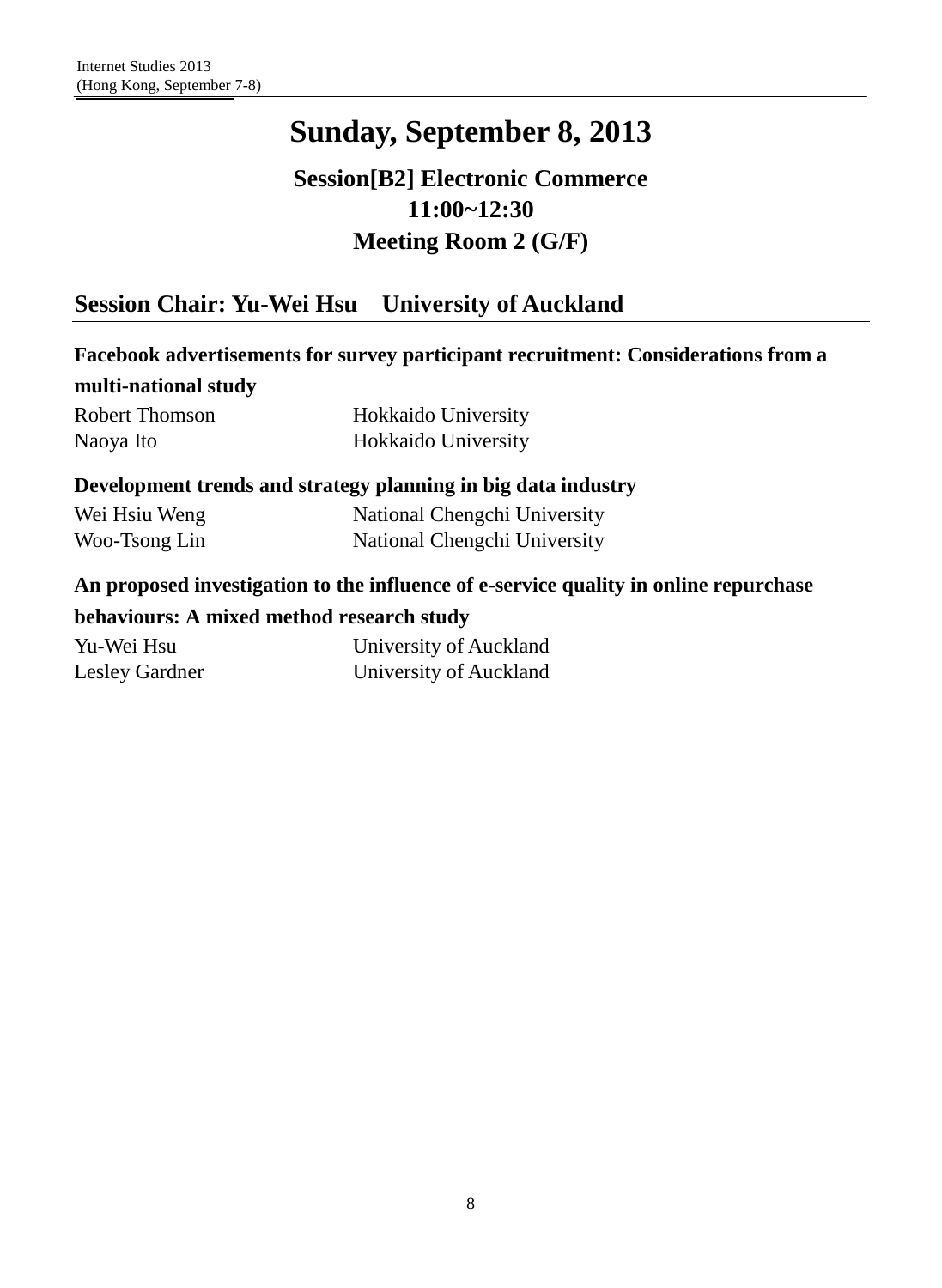## **Session[C1] Electronic Commerce 13:30~15:00 Meeting Room 1 (G/F)**

### **Session Chair: Raoul Graf ESG UQAM**

### **The use of web mining for existing web customer's behavior identification**

| Myriam Ertz | <b>ESG UQAM</b> |
|-------------|-----------------|
| Raoul Graf  | <b>ESG UQAM</b> |

#### **An information acceptance model: exploring how users accept health information on the**

#### **internet**

| Ying Chieh Liu | ChaoYang University of Technolgoy |
|----------------|-----------------------------------|
| Yu-An Huang    | National Chi Nan University       |
| Ming-Yueh Wang | Chaoyang University               |
| Lee-Ping Hsu   | MD                                |

#### **Market segmentation by clustering photos: analyzing color spaces and distance**

#### **measures**

| Ines Daniel  | <b>BTU Cottbus</b> |
|--------------|--------------------|
| Sarah Frost  | <b>BTU Cottbus</b> |
| Daniel Baier | <b>BTU Cottbus</b> |

#### **A timely interactive recommender system for the women-and-children e-commerce**

#### **platform**

| Chang-Ming Yan | Ming Chuan University |
|----------------|-----------------------|
| Sheng-Hui Chiu | Ming Chuan University |
| Wen-Lung Shiau | Ming Chuan University |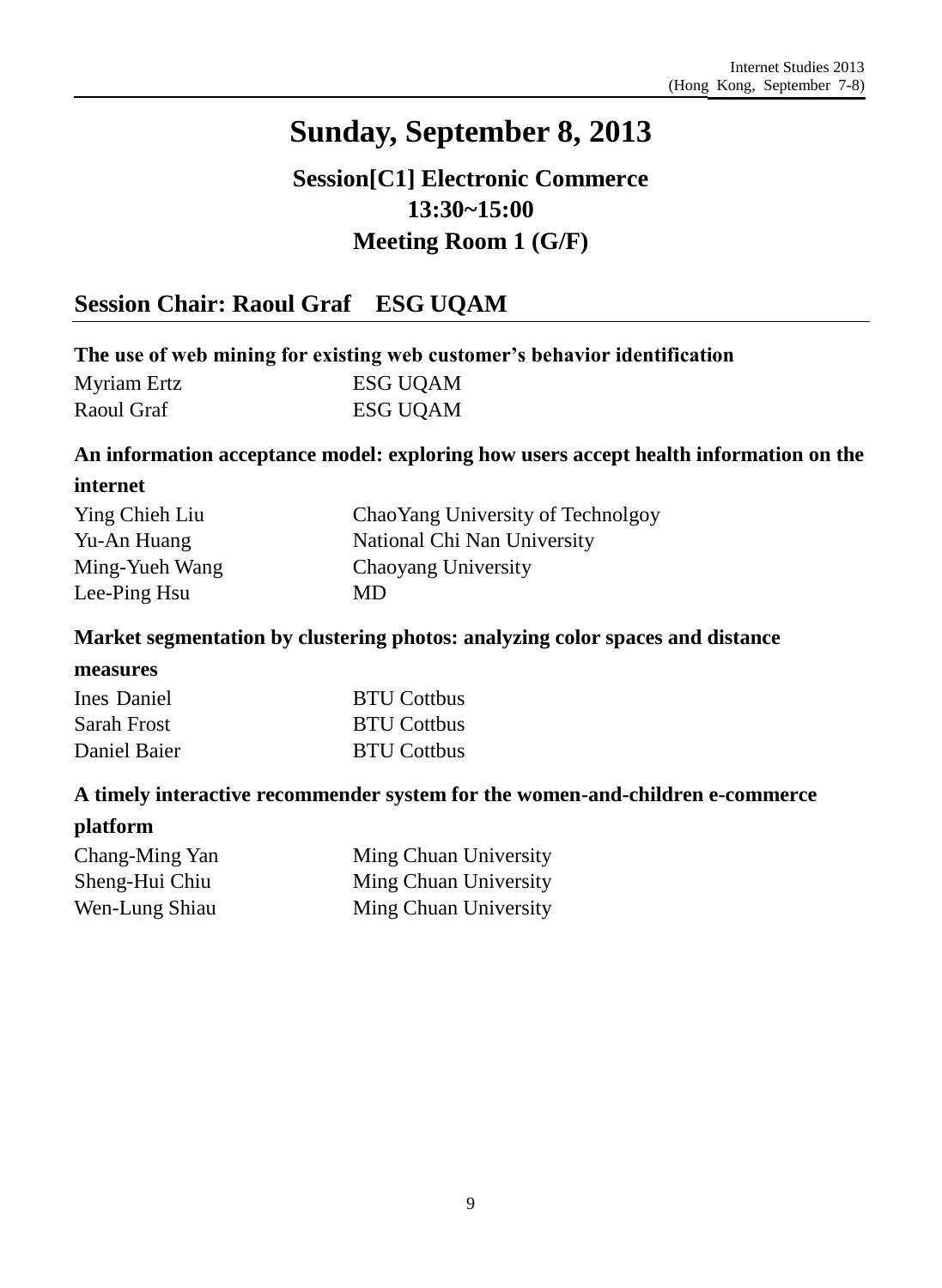## **Session[C2] Electronic Commerce 13:30~15:00 Meeting Room 2 (G/F)**

## **Session Chair: Karthik Vilapakkam Nagarajan University of Western Sydney**

| Functional service quality practices of Australian internet service providers: an |
|-----------------------------------------------------------------------------------|
| institutional perspective                                                         |

Karthik Vilapakkam Nagarajan University of Western Sydney

### **Wi-Fi Security Efforts and Current Status in Korea**

| Dong-Hee Kim | Korea Internet & Security Agency |
|--------------|----------------------------------|
| Yong-Pil Lee | Korea Internet & Security Agency |

### **Critical performances associated with blog service innovation from a social media user**

#### **perspective**

| Ming-Hsien Yang | Fu Jen Catholic University               |
|-----------------|------------------------------------------|
| Sung-Shun Weng  | National Taipei University of Technology |
| Pei-I Hsiao     | Fu Jen Catholic University               |

#### **A novel consumer-oriented e-invoicing system in Taiwan**

| Kuo-Hui Yeh      | National Dong Hwa University                         |
|------------------|------------------------------------------------------|
| Nai-Wei Lo       | National Taiwan University of Science and Technology |
| Shih-Chao Cha    | National Taiwan University of Science and Technology |
| Shuo-YanChou     | National Taiwan University of Science and Technology |
| Chun-Kun Liu     | Financial Data Center, Ministry of Finance           |
| Sheng-Hsiang Hsu | Financial Data Center, Ministry of Finance           |
|                  |                                                      |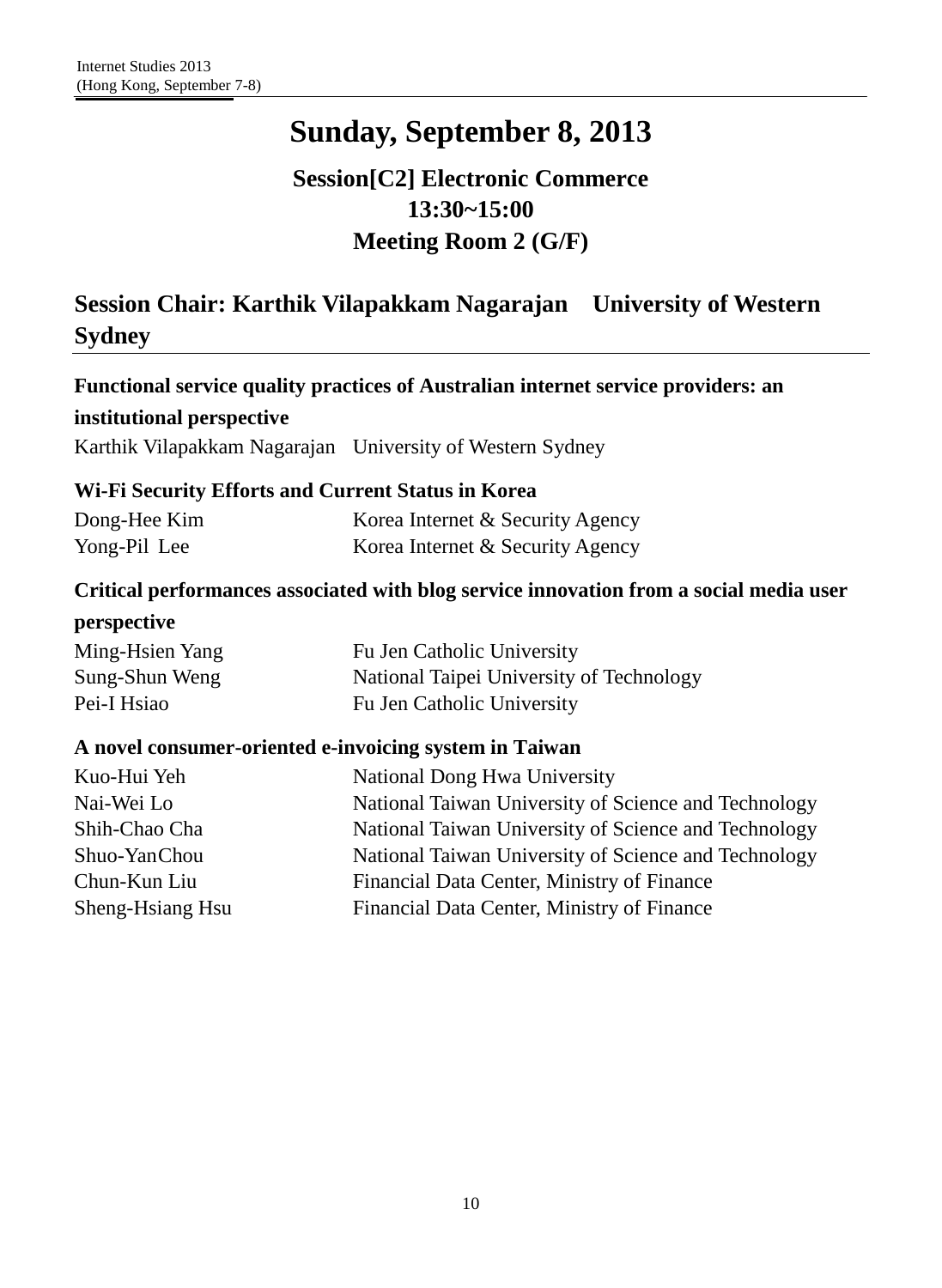## **Session[C3] Information Technology 13:30~15:00 Meeting Room 3 (G/F)**

### **Session Chair: Hua Yi Lin China University of Technology**

### **Set cover problem of coverage planning in LTE-advanced relay networks**

| Fan-Hsun Tseng |
|----------------|
| Li-Der Chou    |
| Han-Chieh Chao |
| Wei-Jen Yu     |

National Central University National Central University National I-Lan University National I-Lan University

#### **It is necessary to worry about ethical risk when using RFID with consumers?**

| Harold Boeck | <b>ESG UQAM</b> |
|--------------|-----------------|
| Fabien Durif | <b>ESG UQAM</b> |

### **CAE cloud computing services for multidisciplinary manufacturing fields** Sang Hyun Cho KITECH

#### **Vehicle management systems achieved on the cloud-based environment**

Hua Yi Lin Li Na Huang Meng-Yen Hsieh Kuan-Ching Li

China University of Technology China University of Technology Providence University Providence University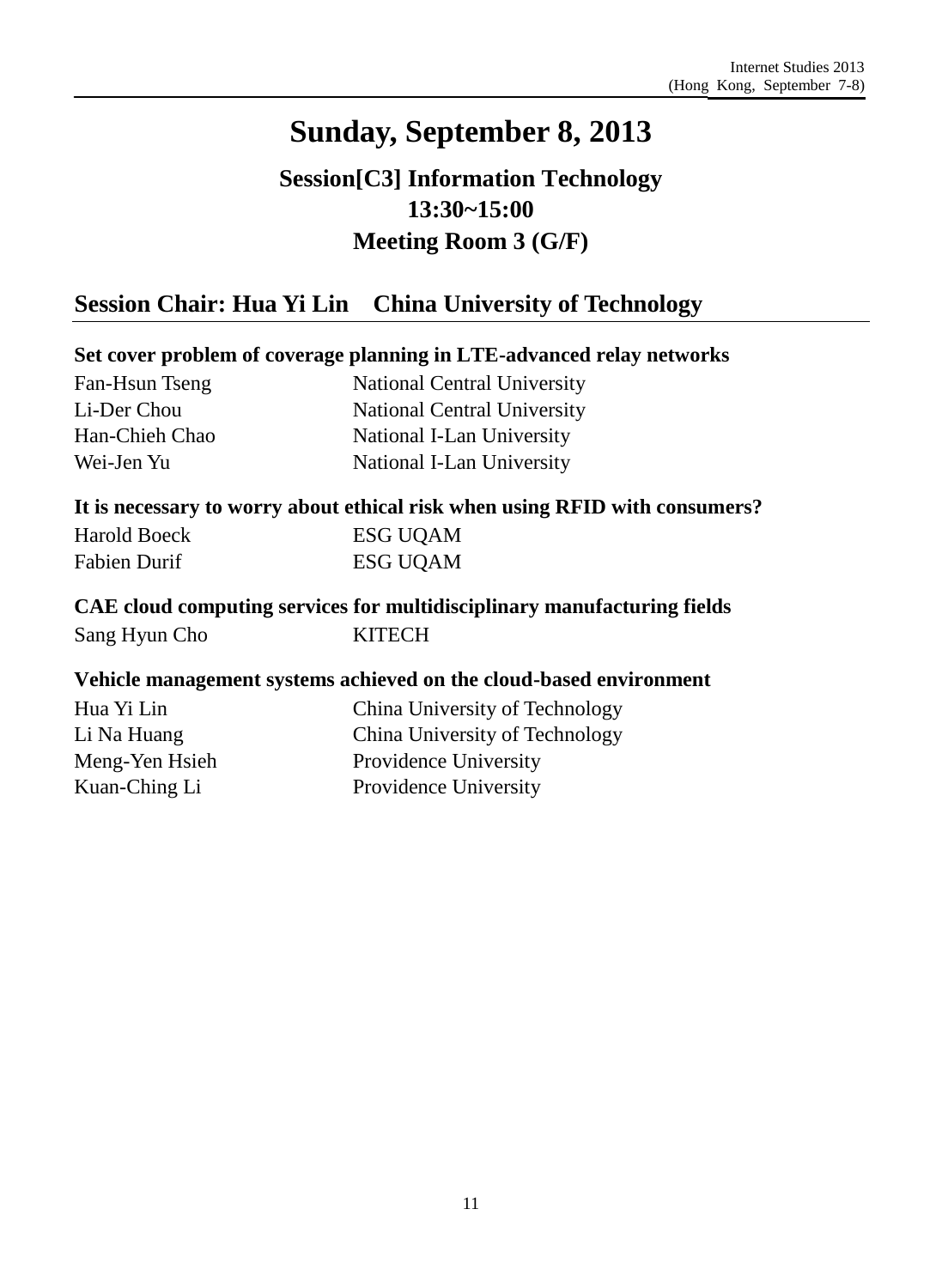## **Session[D1] Cyber Society 15:30~17:00 Meeting Room 1 (G/F)**

## **Session Chair: Mateo R. Borbon De La Salle-College of Saint Benilde**

| Career counseling and the internet: A case study in the use of online guidance system in |                                                                            |  |
|------------------------------------------------------------------------------------------|----------------------------------------------------------------------------|--|
| a private school                                                                         |                                                                            |  |
| Maria Loida Faye C. Borbon                                                               | De La Salle-College of Saint Benilde                                       |  |
| Mateo R. Borbon                                                                          | La Salle Green Hills                                                       |  |
|                                                                                          | Development of smart literacy indexes for teachers and students            |  |
| Woochun Jun                                                                              | Seoul National University of Education                                     |  |
|                                                                                          | Educational affordances of a natural science course on ubiquitous learning |  |
| Tsung-Yu Liu                                                                             | Lunghwa University of Science and Technology                               |  |
| Yu-Ling Chu                                                                              | National Taipei University of Technology                                   |  |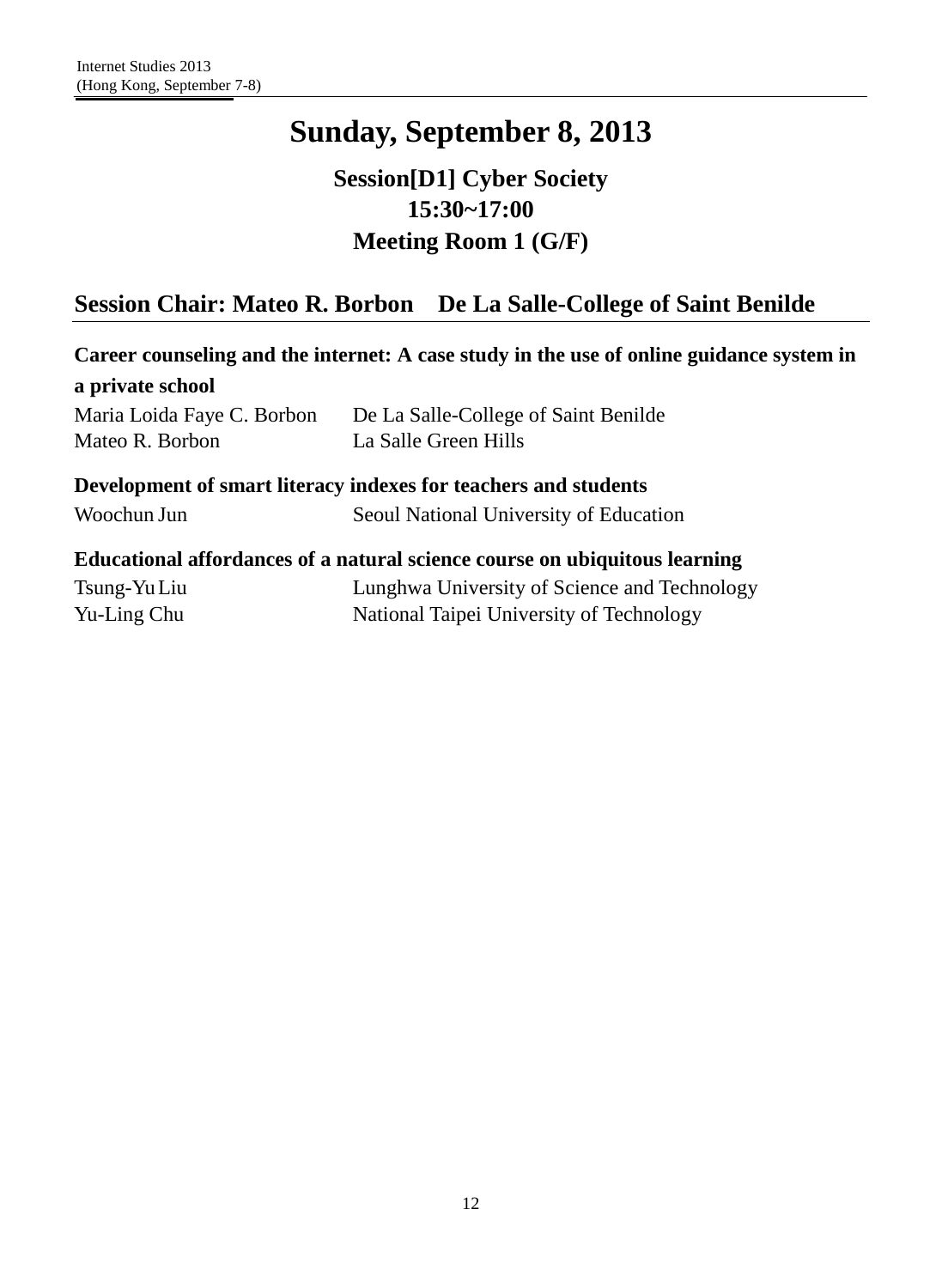**Session[D2] Cyber Society 15:30~17:00 Meeting Room 2 (G/F)**

## **Session Chair: Kara Stocker Alliant International University**

### **Political activities on the internet: A case study among youth in malaysia**

| Marshelayanti Mohamad Razali | Universiti Sains Malaysia |
|------------------------------|---------------------------|
| Wan Asna Wan Mohd Nor        | Universiti Sains Malaysia |

#### **Personal social power and influence in virtual communities**

| Kiwi Chen-Chi Chang | National United University |
|---------------------|----------------------------|
| Ruey-Ming Chao      | National United University |

#### **Young adult's experience of sexting in America**

| KaraStocker      | <b>Alliant International University</b> |
|------------------|-----------------------------------------|
| Randall C. Wyatt | <b>Alliant International University</b> |
| Tai Chang        | <b>Alliant International University</b> |

### **The impact of sender's characteristics to information receiving on Facebook**

Vichita Vathanophas Ractham Suphong Chirawattanakij

Mahidol University Mahidol University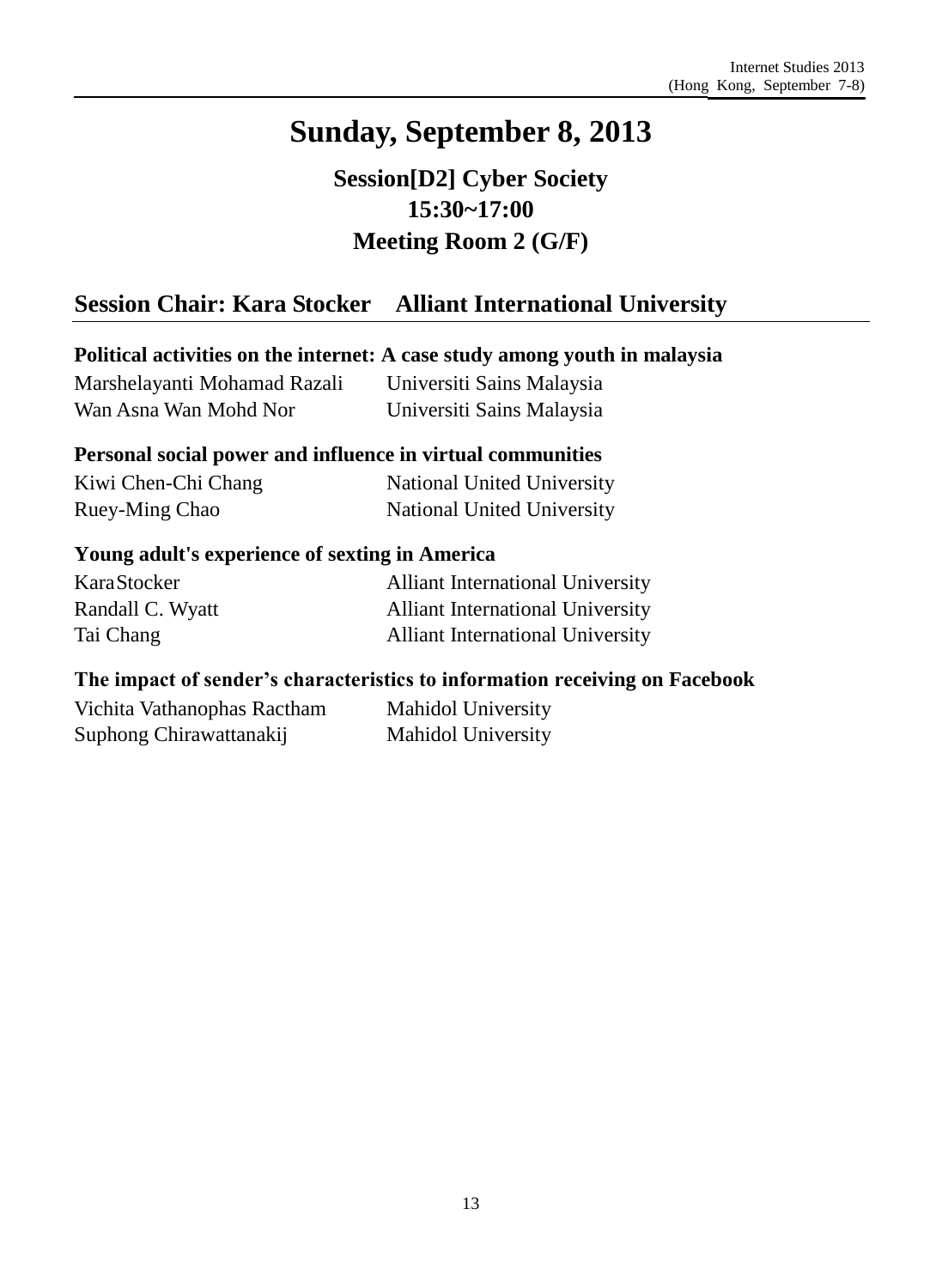## **Session[D3] Information Technology 15:30~17:00 Meeting Room 3 (G/F)**

## **Session Chair: Siraphop Tooprakai KMITL**

### **Ubiquitous job recommender system for graduates in Taiwan**

Chi-Tsai Yeh Tzuo-Ming Chen Shih Chien University Shih Chien University

### **Development trends and strategy planning in cloud computing industry**

| Wei-Hsiu Weng | National Chengchi University |
|---------------|------------------------------|
| Woo-Tsong Lin | National Chengchi University |

### **Infrastructure of cloud computing by VMware**

| Saran Lertrat      | KMITL |
|--------------------|-------|
| Siraphop Tooprakai | KMITL |

#### **Secret sharing on audio by integer wavelet transform**

Chien-Chang Chen Jian-YingHuang Tamkung University Tamkung University